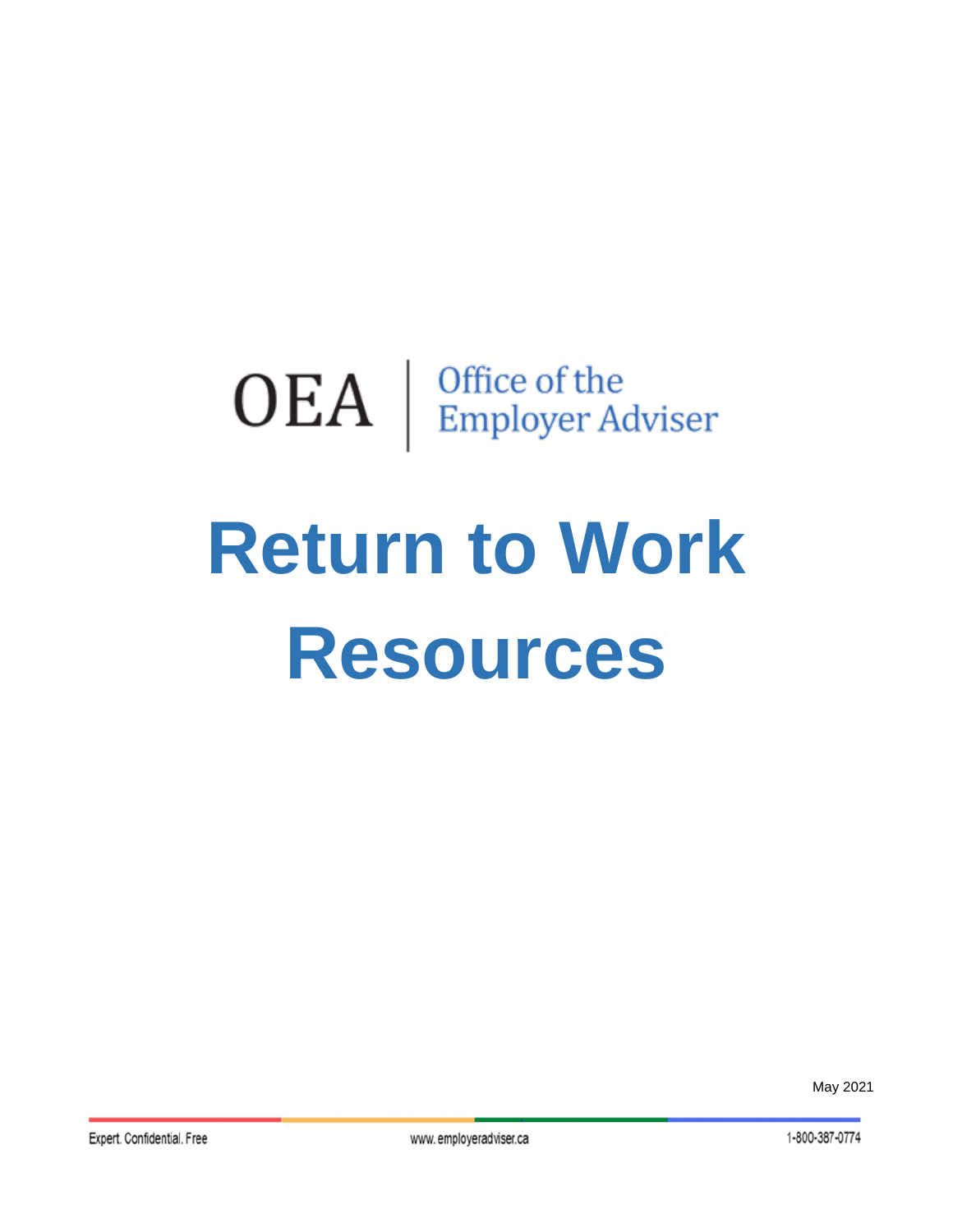## **Return To Work (RTW) Resources**

### **Index**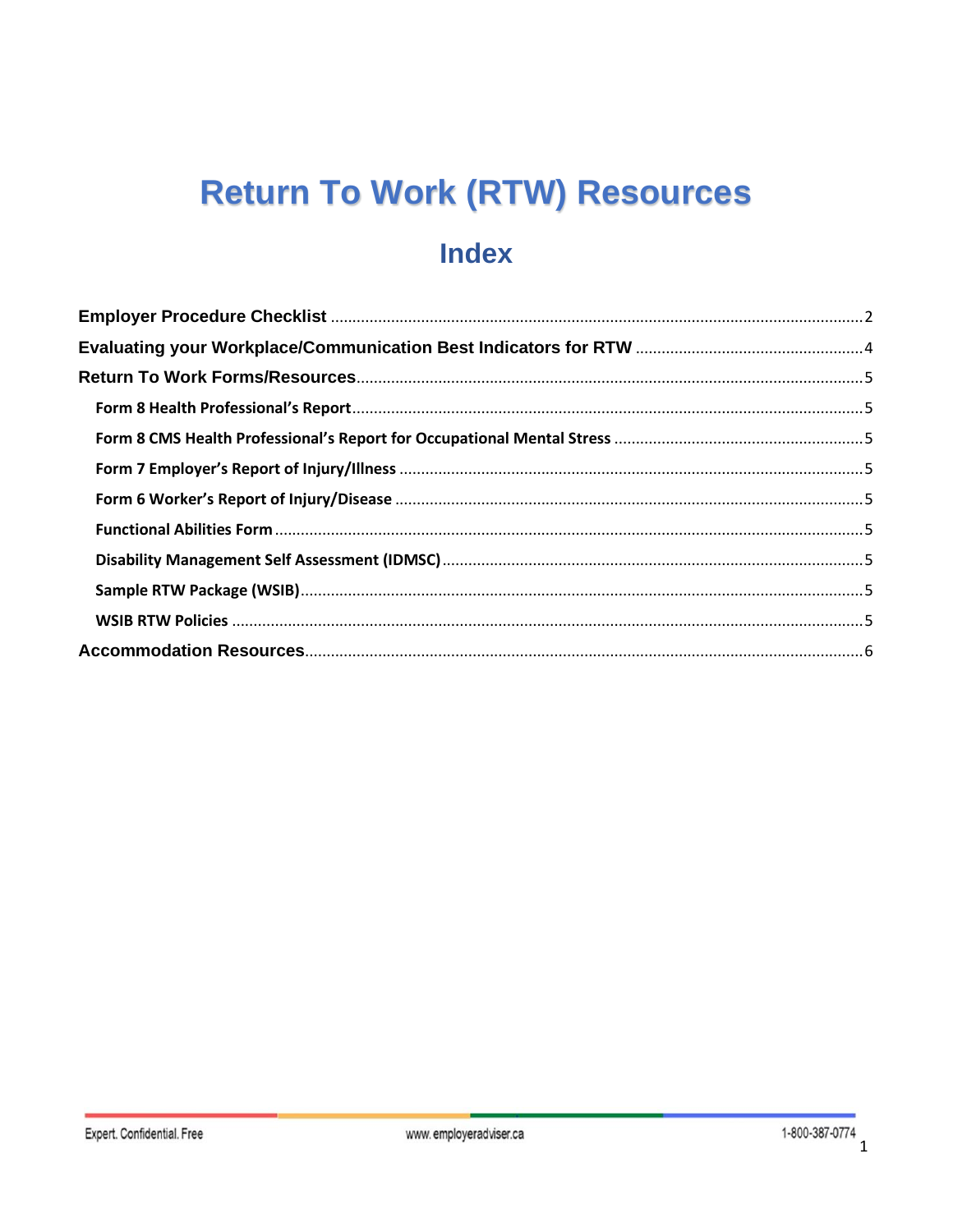## **Employer Procedure Checklist**

#### <span id="page-2-0"></span>**Assess your Current Practices**

- □ Do you have senior management commitment?
- Assess your financial and legal obligations regarding Return to Work
- $\Box$  Do you have a program? If so, is it formalized?
- □ Do people have assigned responsibilities in returning a worker to work?
- Has your Return to Work program been communicated to management, staff and the union?

#### **Get Commitment from All Parties**

- Show upper management your projections including cost evaluations, legal obligations and the possible benefits in workplace relations
- Obtain management, JHSC and staff / union commitment
- $\Box$  Involve the JHSC in developing a Return to Work commitment statement

#### **Write your Return to Work Program**

Consider:

- $\Box$  The collective agreement
- $\Box$  How and when you will contact the worker
- $\Box$  How contact will be maintained
- $\Box$  The process for obtaining functional abilities information
- $\Box$  How job matches will be made with functional abilities information
- $\Box$  If work is available to be set aside for Return to Work purposes
- Conditions of modified work, e.g. wages, hours, etc.
- $\Box$  How disputes are to be resolved
- What indicators you will use to evaluate the program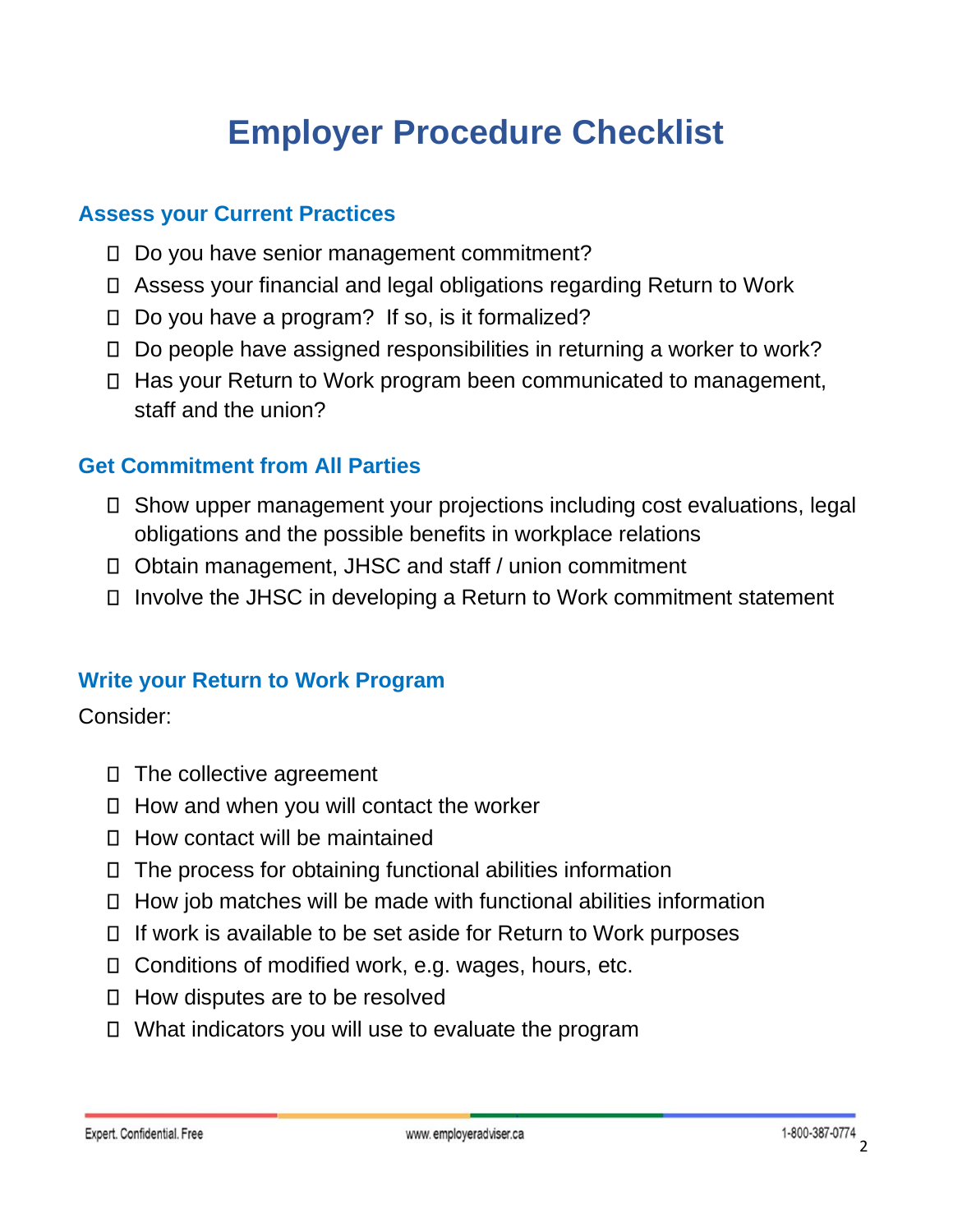#### **Assign Responsibilities**

Include who is responsible for:

- $\Box$  Contacting the worker
- Gathering the worker's functional abilities information
- □ Coordinating and offering work
- □ Monitoring the worker upon return to work
- Evaluating program results
- Updating the program

#### **Educate**

- Communicate the commitment
- Make details of the Return to Work program available to all staff
- Ensure staff gets regular updates on the program and its results

#### **Evaluate and Update**

- $\Box$  Both individual cases and overall program results
- □ Ongoing process through all steps of program development and implementation
- □ Based on the results of the evaluation, make the necessary changes to your Return to Work program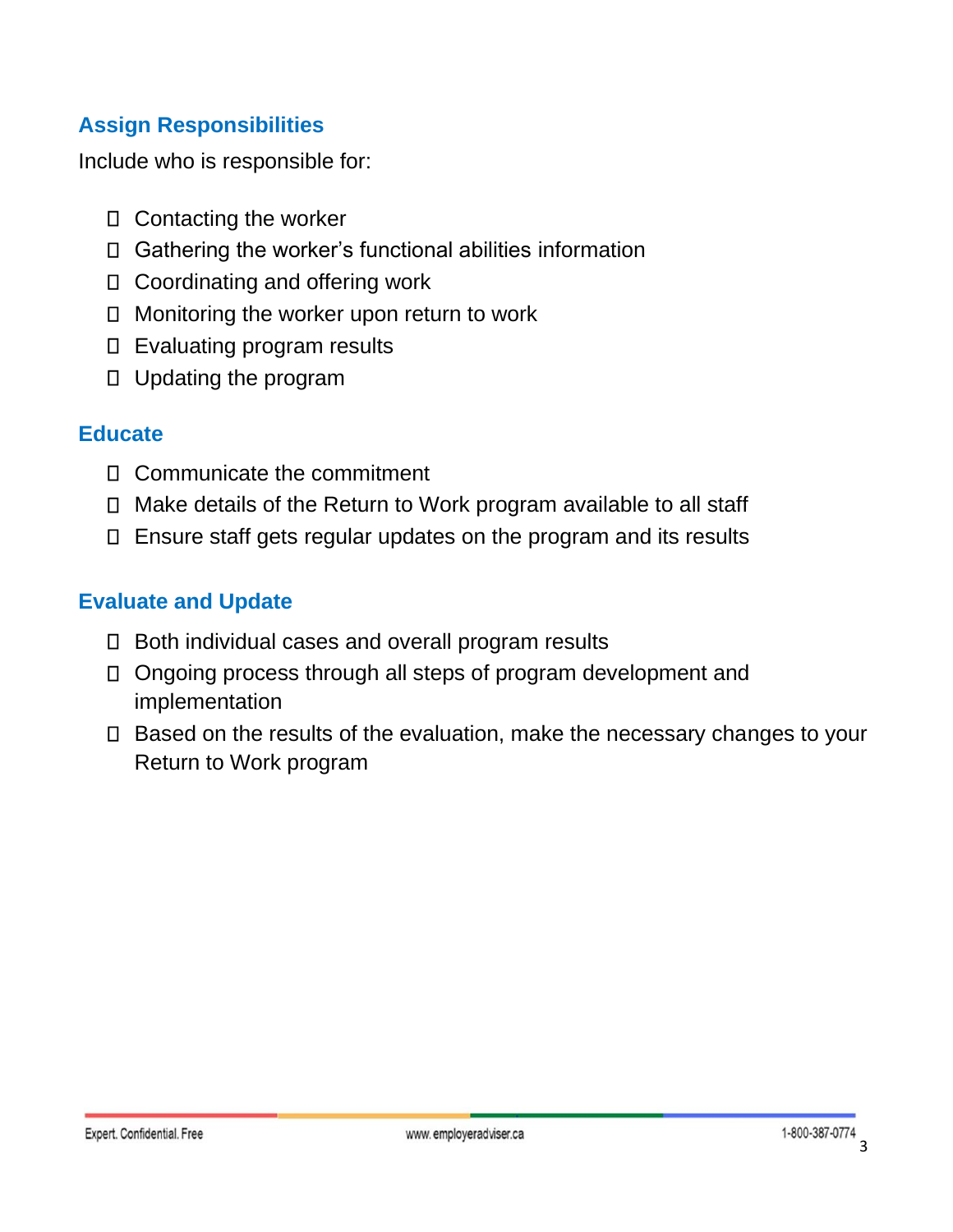### **Evaluating your Workplace/Communication - Best Practices for Return to Work**

| <b>Best Practices</b><br><b>Indicators</b>       | Employer                                                                                                                | Worker                                                                                                                                      | <b>Health Care</b><br>Practitioner                                                                 | Union                                                                                                             |
|--------------------------------------------------|-------------------------------------------------------------------------------------------------------------------------|---------------------------------------------------------------------------------------------------------------------------------------------|----------------------------------------------------------------------------------------------------|-------------------------------------------------------------------------------------------------------------------|
| 1. Commitment<br>Statement                       | Make written commitment<br>statement available to all parties                                                           | Ensure worker reads commitment<br>statement                                                                                                 | <b>Ensure HCP knows</b><br>about commitment<br>statement                                           | Ask for support of commitment<br>statement                                                                        |
| 2. Poster 82                                     | Post WSIB Poster 82 in workplace                                                                                        | Ensure worker reads Poster 82 and<br>knows where it is posted                                                                               |                                                                                                    | Show/tell union where Poster 82<br>is posted                                                                      |
| 3. Return to Work<br>Policy                      | Make written Return to Work policy<br>available to all workers                                                          | Ensure worker reads Return to<br>Work policy                                                                                                |                                                                                                    | Ensure union is given Return to<br><b>Work Policy</b>                                                             |
| 4. Investigate/Report<br>Injury                  | Investigate/report injury within 3<br>days                                                                              | Make sure worker reports injury                                                                                                             | Ensure HCP is given<br>injury history                                                              | Ensure given report/injury details,<br>if applicable                                                              |
| <b>Functional Abilities</b><br>5.<br>Information | Receive functional abilities<br>information before start of next shift<br>following injury and get updates<br>regularly | Ensure worker provides functional<br>abilities information before start of<br>next shift following injury and when<br>requested by employer | Ensure HCP reports<br>functional abilities<br>information on<br>prescribed form to the<br>employer |                                                                                                                   |
| <b>Return to Work</b><br>6.<br>Meeting           | Talk to worker and identify suitable<br>work                                                                            | Ensure worker talks to employer to<br>help identify suitable work                                                                           |                                                                                                    | Ensure union talks to employer<br>and worker to help identify<br>suitable work, if applicable                     |
| 7. Return to Work<br>Plan                        | Give written RTW plan to worker                                                                                         | Ensure worker receives written<br>RTW plan                                                                                                  |                                                                                                    | Ensure union is given RTW plan,<br>if applicable                                                                  |
| <b>Return to Work</b><br>8.<br>Progress          | Talk to worker and review RTW<br>plan daily/weekly                                                                      | Ensure worker reports to employer<br>on progress daily/weekly                                                                               | Ensure HCP reports<br>changes in functional<br>abilities                                           | Ensure union is aware of changes<br>in RTW plan, if applicable                                                    |
| <b>Return to Work</b><br>9.<br>Complete          | Talk to worker when RTW goal<br>complete. Use dispute mechanism<br>if necessary                                         | Ensure worker tells management<br>when RTW goal complete. Use<br>dispute mechanism if necessary                                             |                                                                                                    | Ensure union talks to<br>worker/employer when RTW<br>complete. Use dispute resolution<br>mechanism, if applicable |
| 10. Return to Work<br>Results                    | Report RTW Program results and<br>support program                                                                       | Ensure workers are given RTW<br>Program results and request<br>support for program                                                          |                                                                                                    | Ensure union is given RTW<br>Program results and request<br>support for program                                   |

Expert. Confidential. Free

÷

1-800-387-0774

 $\sim$ **Service**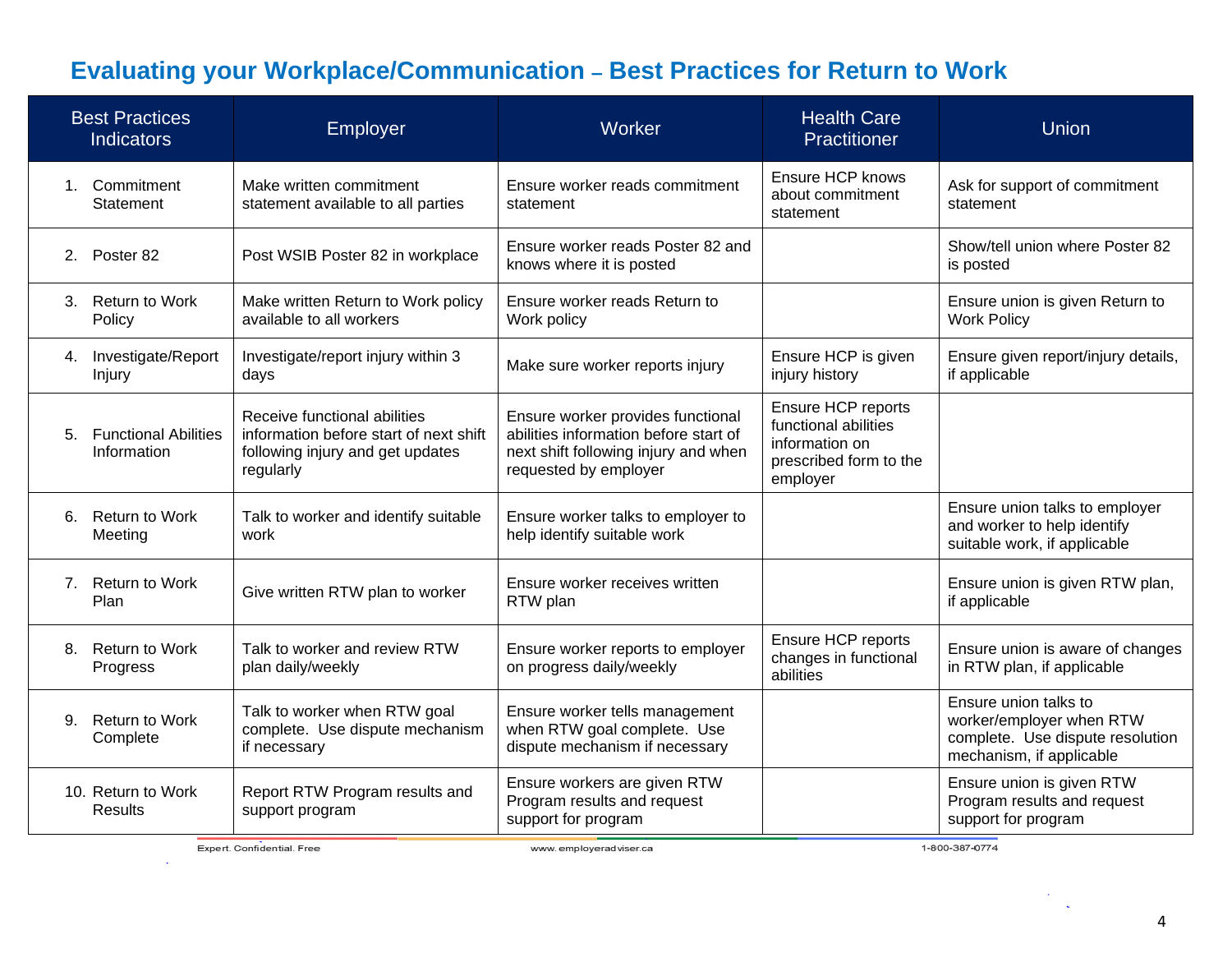## **Return To Work Forms/Resources**

<span id="page-5-1"></span><span id="page-5-0"></span>**[Form 8 Health Professional](http://www.sgdsb.on.ca/upload/documents/wsib-form-8-functional-abilities.pdf)'s Report**

<span id="page-5-2"></span>**[Form 8 CMS Health Professional's Report for](https://www.wsib.ca/sites/default/files/2019-02/0010a_fs_10_17_1.pdf) Occupational Mental [Stress](https://www.wsib.ca/sites/default/files/2019-02/0010a_fs_10_17_1.pdf)**

<span id="page-5-3"></span>**Form 7 Employer'[s Report of Injury/Illness](https://www.wsib.ca/sites/default/files/2019-02/form7.pdf)**

<span id="page-5-4"></span>**Form 6 Worker'[s Report of Injury/Disease](https://www.wsib.ca/sites/default/files/2019-02/0006a_fs_09_15.pdf)**

<span id="page-5-5"></span>**[Functional Abilities Form](https://www.wsib.ca/sites/default/files/documents/2018-12/2647a0706.pdf)**

<span id="page-5-6"></span>**[Disability Management Self Assessment](https://www.idmsc.org/dmsa/background.php?referral=1) (IDMSC)** Select DSMA Questions, choose print version pd[f](https://www.wsib.ca/sites/default/files/documents/2019-01/samplertwpackage.pdf)

<span id="page-5-7"></span>**[Sample RTW Package \(WSIB\)](https://www.wsib.ca/sites/default/files/documents/2019-01/samplertwpackage.pdf)**

#### <span id="page-5-8"></span>**WSIB RTW Policies**

[19-02-07 RTW Overview and Key Concepts](https://www.wsib.ca/en/operational-policy-manual/rtw-overview-and-key-concepts)

[19-02-08 RTW Co-operation Obligations](https://www.wsib.ca/en/operational-policy-manual/rtw-co-operation-obligations)

[19-02-09 Re-employment Obligations](https://www.wsib.ca/en/operational-policy-manual/re-employment-obligations) 

[19-02-10 RTW Assessments and Plans](https://www.wsib.ca/en/operational-policy-manual/rtw-assessments-and-plans)

[19-05-02 Re-employment Obligations in the Construction Industry -](https://www.wsib.ca/en/operational-policy-manual/re-employment-obligation-construction-industry-threshold-duration-and) Threshold, [Duration and Specific Employer Requirements](https://www.wsib.ca/en/operational-policy-manual/re-employment-obligation-construction-industry-threshold-duration-and)

[19-05-03 Compliance with the Re-employment Obligations -](https://www.wsib.ca/en/operational-policy-manual/compliance-re-employment-obligation-construction-industry) Construction Industry

[19-05-04 Re-employment Penalties and Payments -](https://www.wsib.ca/en/operational-policy-manual/re-employment-penalties-and-payments-construction-industry) Construction Industry

**Please note that the above links are external resources that you might find useful.**

Expert. Confidential. Free